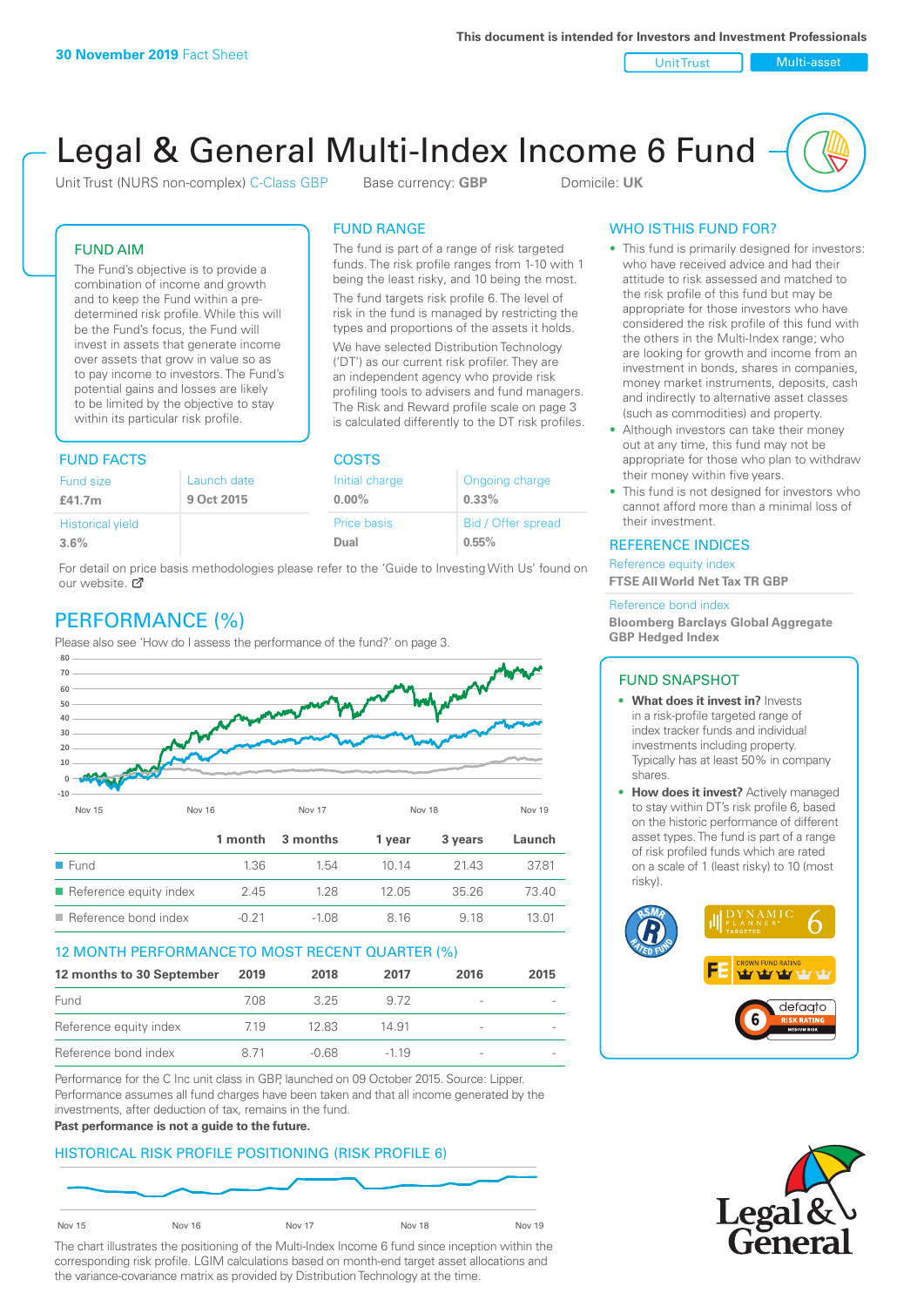# Legal & General Multi-Index Income 6 Fund

Unit Trust (NURS non-complex) C-Class GBP

# PORTFOLIO BREAKDOWN

All data source LGIM unless otherwise stated. Totals may not sum due to rounding.





## FUND MANAGERS

The fund managers have responsibility for managing the multi-index fund range. They are part of the Multi-Asset Funds (MAF) team in LGIM. This team focuses on designing and managing multi-asset funds that are tailored to match the specific objectives of various client types. The team sits within a wider Asset Allocation team which combines both depth of experience with a broad range of expertise from different fields, including fund management, investment consulting and risk management roles.

# TOP 10 HOLDINGS (%)

| <b>L&amp;G UK Index Trust</b>                                    | 12.4 |
|------------------------------------------------------------------|------|
| iShares UK Dividend UCITS ETF                                    | 10.2 |
| L&G Emerging Markets Government Bond (US\$) Index Fund           | 7.9  |
| L&G Emerging Markets Government Bond (Local Currency) Index Fund | 7.8  |
| L&G High Income Trust                                            | 6.2  |
| L&G US Index Trust                                               | 5.9  |
| L&G Global Emerging Markets Index Fund                           | 4.9  |
| L&G European Index Trust                                         | 4.8  |
| <b>L&amp;G Pacific Index Trust</b>                               | 4.7  |
| L&G Global Listed Infrastructure Index Fund                      | 4.1  |